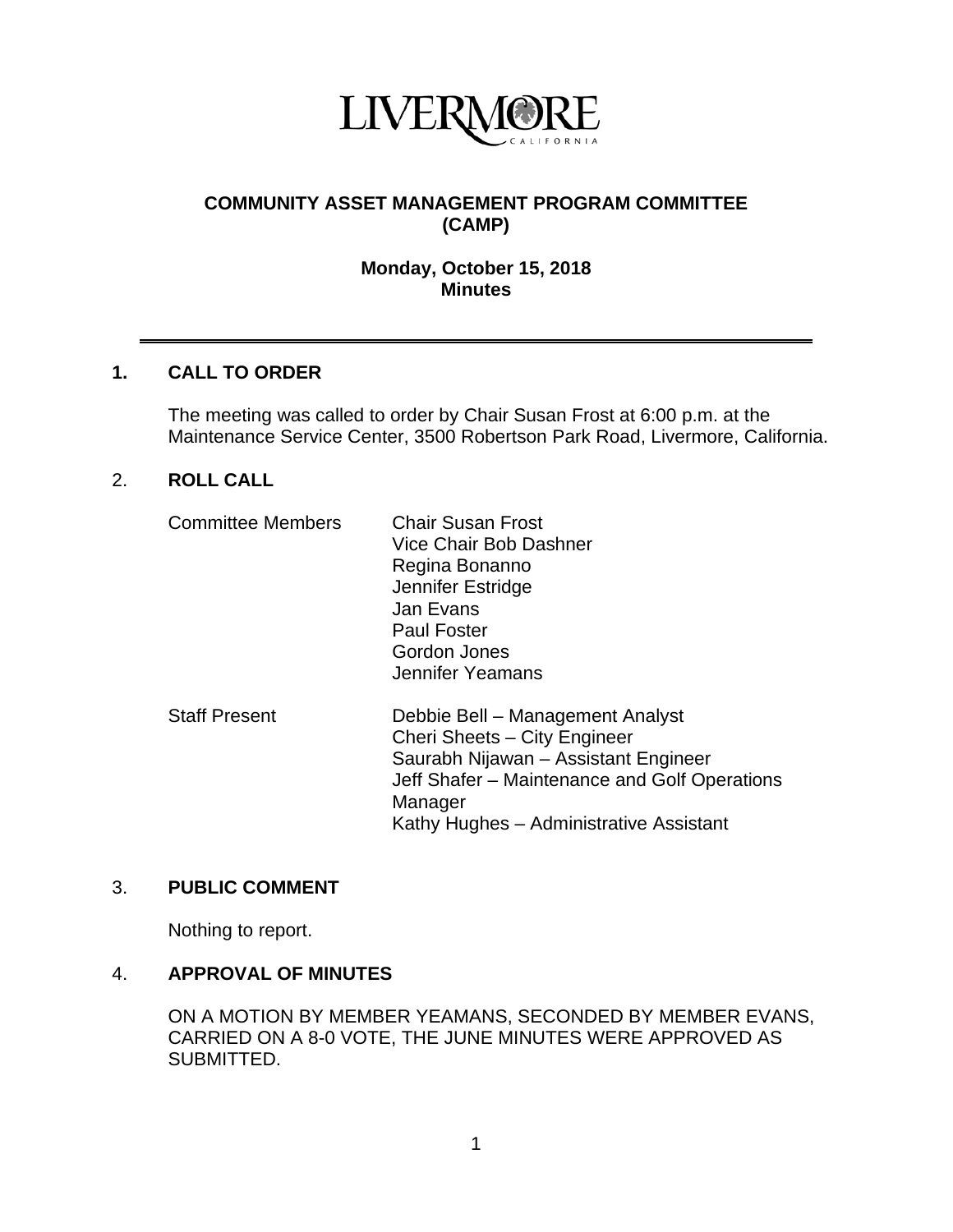# 5. **NEW BUSINESS**

5.01 **Discussion on City Council's June 25, 2018 Sidewalk Policy and Actions**–

Debbie Bell gave the Committee a brief overview of the actions that Council took at the June 25, 2018 Council meeting. Council voted to discontinue the sidewalk repair subsidy, and eliminate the sidewalk repair program. This will reduce the City's liability by 1.5 million dollars a year.

5.01.01 – Proposed Changes to Sidewalk Ordinance – At the June 25, 2018 Council meeting, Council directed staff to work on the proposed changes to the Sidewalk Ordinance. Council requested the ordinance be amended to clarify that maintenance and liability for sidewalk defects is the adjacent property owners responsibility,

5.01.02 – Proposed Changes to the Tree Preservation Ordinance (Street Trees) – At the June 25, 2018 Council meeting, Council directed staff to work on proposed changes to the Tree Preservation Ordinance for Street Trees. Council would like it updated to clarify that the adjacent property owner is responsible for street tree maintenance and to streamline the street tree removal and replacement process in conjunction with the sidewalk ordinance.

5.01.03 – Backing Lot Sidewalk Defect Data Collection Activities – Council has concerns about turning over the liability of backing lots to homeowners. Because of this, Council has directed Staff to survey the backing lots and document how many defects there are and what it would cost to repair the existing defects. Council will then determine whether the City should repair the existing defects before the liability is turned over to the homeowner.

5.02 **Staff Update on Assent Management Program Funding** – Debbie Bell reported that the City currently has eight million dollars put aside for asset repairs. She is working with the Finance to create a policy for funding the Asset Management Program.

Cheri Sheets gave a brief update on the Sunflower Court sound wall replacement project. Saurabh Nijawan gave a brief update on roadway maintenance funding.

*Member Gordon Jones was excused at 7:10 p.m.*

5.03 **Staff Update on CAMP Rules of Procedure** – The CAMP Rules of Procedure state that CAMP is a limited duration committee. Members were originally anticipated to serve through June 2018. Debbie Bell said the City Clerk clarified that the Committee can continue to serve past this date without an action by Council. It was decided to continue meeting as a Committee.

5.03.01 Committee Members – The CAMP Rules of Procedure state that there shall be nine committee members. Due to the resignation of one member, the current committee is eight members. Debbie Bell said the Clerk clarified that the